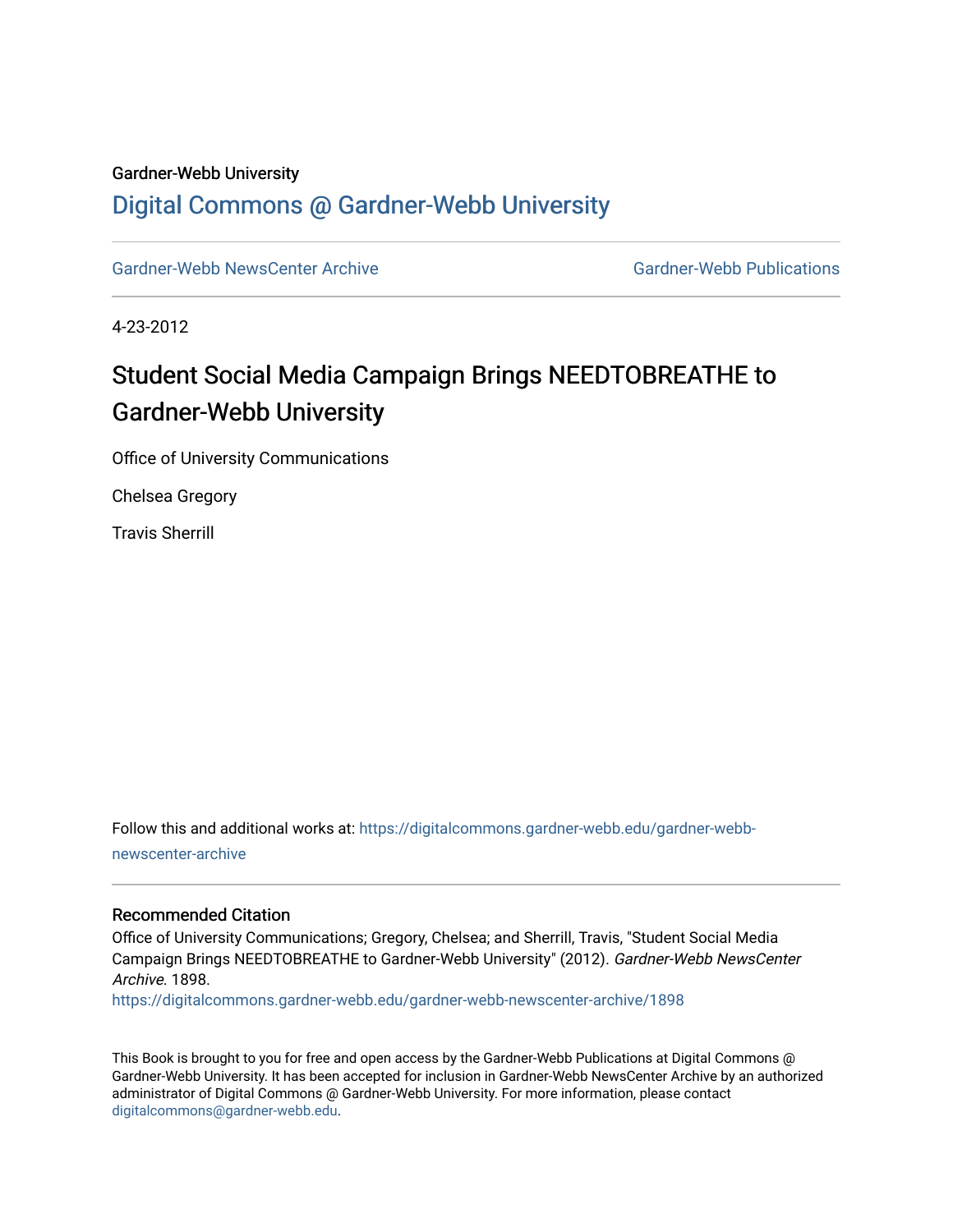# **Student Social Media Campaign Brings NEEDTOBREATHE to Gardner-Webb University**

**webpublish.gardner-webb.edu**[/newscenter/student-social-media-campaign-brings-needtobreathe-to-gardner-webb](https://webpublish.gardner-webb.edu/newscenter/student-social-media-campaign-brings-needtobreathe-to-gardner-webb-university/)university/

Office of University Communications **April 23, 2012 April 23, 2012** 

### *Concert set for April 28 at Gardner-Webb University*

BOILING SPRINGS, N.C.— After a seven-month process, a group of Gardner-Webb students will see their hard work pay off on April 28 when Atlantic Records recording artists NEEDTOBREATHE perform in the Paul Porter Arena at 8 p.m.

In the fall of 2011, a group of more than 40 students, led by senior Jessica Greer, started a campaign to persuade NEEDTOBREATHE to perform at Gardner-Webb University. The "Operation NEEDTOBREATHE" group, as they were called around campus, used a variety of social media outlets like Twitter, Facebook and YouTube to send messages directly to the band.

While waiting for a response, the students approached the administration for financial support for the concert. University officials agreed, especially since the students planned to turn the concert event into a large-scale service initiative to raise and awareness and to fight the international problem of human trafficking. Concert organizers then formed a partnership with Project Rescue, a ministry that rescues women and children from human trafficking and sexual slavery around the world. Half of the ticket proceeds from the concert will benefit the organization.

Although waiting is not easy, "Operation NEEDTOBREATHE" never gave up. "There aren't many schools where something like this happens. The reality is there were a million reasons it could have failed, but it didn't," said senior religious studies major Chelsea Hearne.

On January 30, the announcement was made that NEEDTOBREATHE was, in fact, coming to Gardner-Webb University. "Once we knew they were coming, we needed to spread the word in hopes of selling out the concert," said Hearne. "We had already made contact with the band so the focus shifted toward the fans."

Tickets can be purchased for the show through etix.com for \$20 per person, \$15 each for groups of 10 or more, and \$10 for GWU undergraduate day students. Tickets are also available at the Student Activities Office.

Ben Rector is scheduled to open the show at 8 p.m. NEEDTOBREATHE will take the stage at 9 p.m. More information is available by calling Haley Pond at 704-406-4268.